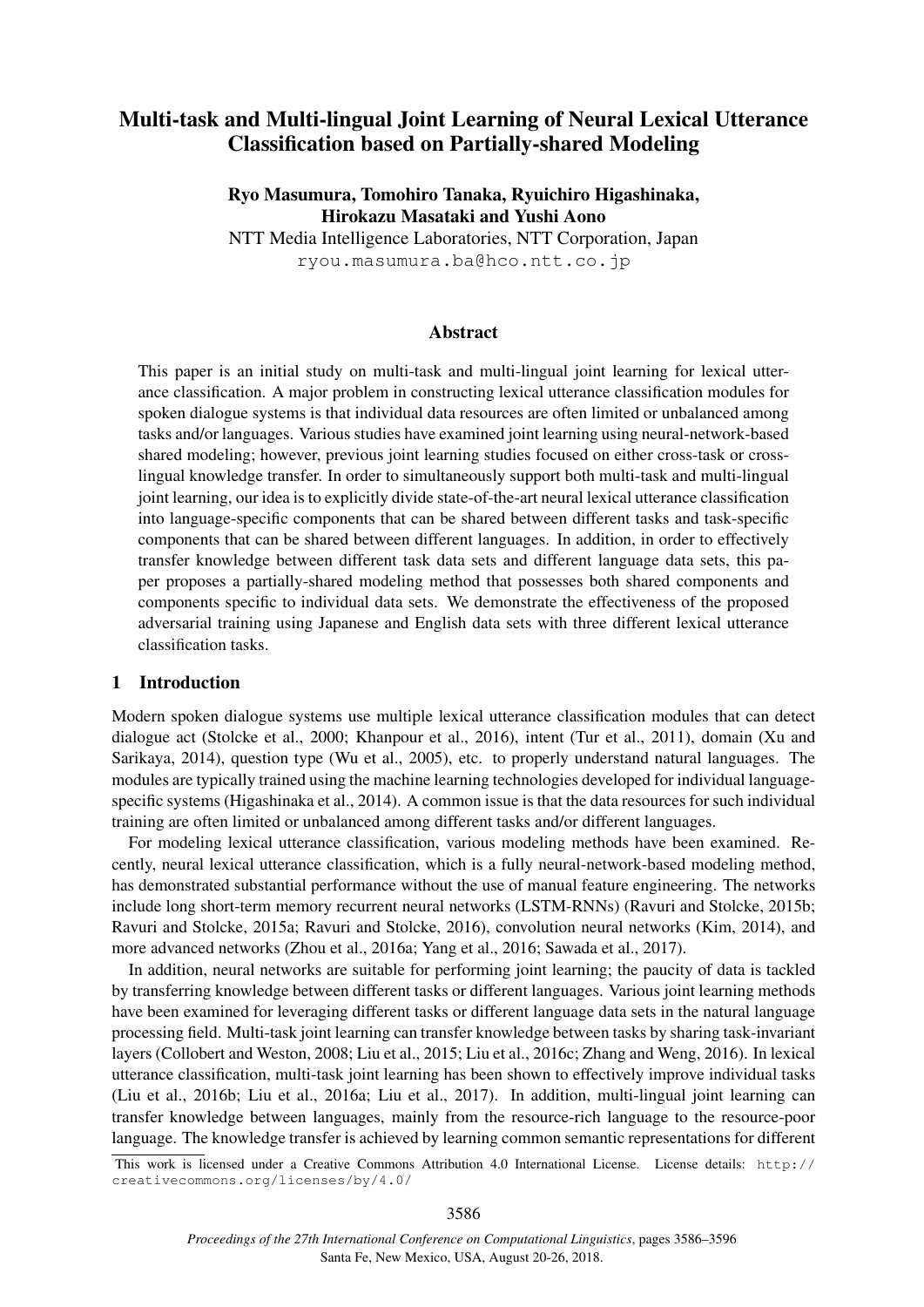languages. Usually, word-aligned or sentence-aligned parallel data sets are employed for joint learning (Guo et al., 2016; Duong et al., 2016)

However, most existing joint learning approaches focus only on cross-tasks or cross-lingual knowledge transfer. In fact, task-aligned multi-lingual data sets have been rarely utilized for joint learning (Mogadala and Rettinger, 2016; Pappas and Popescu-Belis, 2017). We can expect to enhance lexical utterance classification performance by achieving effective knowledge transfer among both different tasks and different languages.

In this paper, we propose multi-task and multi-lingual joint learning; it can enhance neural lexical utterance classification by flexibly transferring knowledge among both different tasks and different languages. The proposed method is closely related to multi-task sequence-to-sequence learning (Luong et al., 2016) including many-to-many neural machine translation (Firat et al., 2016; Firat et al., 2017; Schwenk and Douze, 2017). While input and output components are easily distinguished in sequenceto-sequence models, neural lexical utterance classification methods are not explicitly divided into input and output components. Our idea is to divide the neural lexical utterance classification into two components. The language-specific components converts words to hidden representations while task-specific components convert the hidden representations into prediction probabilities. The former can be shared between different tasks and the latter can be shared between different languages.

In addition, in order to perform effective joint learning by simultaneously using multi-task and multilingual data sets, this paper examines two joint modeling strategies. The fully-shared modeling strategy is often used in various joint learning methods. Fully-shared modeling can share knowledge between tasks or languages based on task-invariant components and language-invariant components, however, classification performance in some data sets is deteriorated. Therefore, this paper proposes the partiallyshared modeling strategy; it introduces not only shared components between tasks or languages but also exclusive components that handle task-language combinations. It can be expected that the latter are suitable for multi-task and multi-lingual joint learning since they allow us to accumulate just shareable knowledge.

Main contributions are summarized as follows.

- This paper proposes multi-task and multi-lingual joint learning of neural lexical utterance classification. For neural lexical utterance classification, we introduce a state-of-the-art model structure based on bidirectional LSTM-RNNs with a self-attention mechanism. We demonstrate the superiority of multi-task and multi-lingual joint learning over multi-task joint learning and multi-lingual joint learning.
- This paper proposes partially-shared modeling for multi-task and multi-lingual joint learning. Partially-shared modeling can be utilized for various neural network based joint learning schemes. We demonstrate the superiority of partially-shared modeling over fully-shared modeling. In addition, we reveal the properties of partially-shared modeling.
- This paper introduces a new corpus for evaluating multi-task and multi-lingual lexical utterance classification methods. The corpus includes Japanese and English data sets with three different lexical utterance classification tasks. The tasks are dialogue act classification, extended named entity classification (Sekine and Nobata, 2004; Higashinaka et al., 2012), and question type classification.

## 2 Neural Lexical Utterance Classification

This section details neural lexical utterance classification. Lexical utterance classification is the problem of determining the correct label  $l \in \{l_1, \dots, l_K\}$  of given utterance  $W = \{w_1, \dots, w_T\}$ . In neural lexical utterance classification, conditional probabilities for each label given utterance, *P*(*l|W,* **Θ**), can be modeled by neural networks in an end-to-end manner where **Θ** is the model parameter. Various model structures can be used for neural lexical utterance classification. In this work, we use bidirectional LSTM-RNNs (BLSTM-RNNs) with a self-attention mechanism (Yang et al., 2016; Zhou et al., 2016b).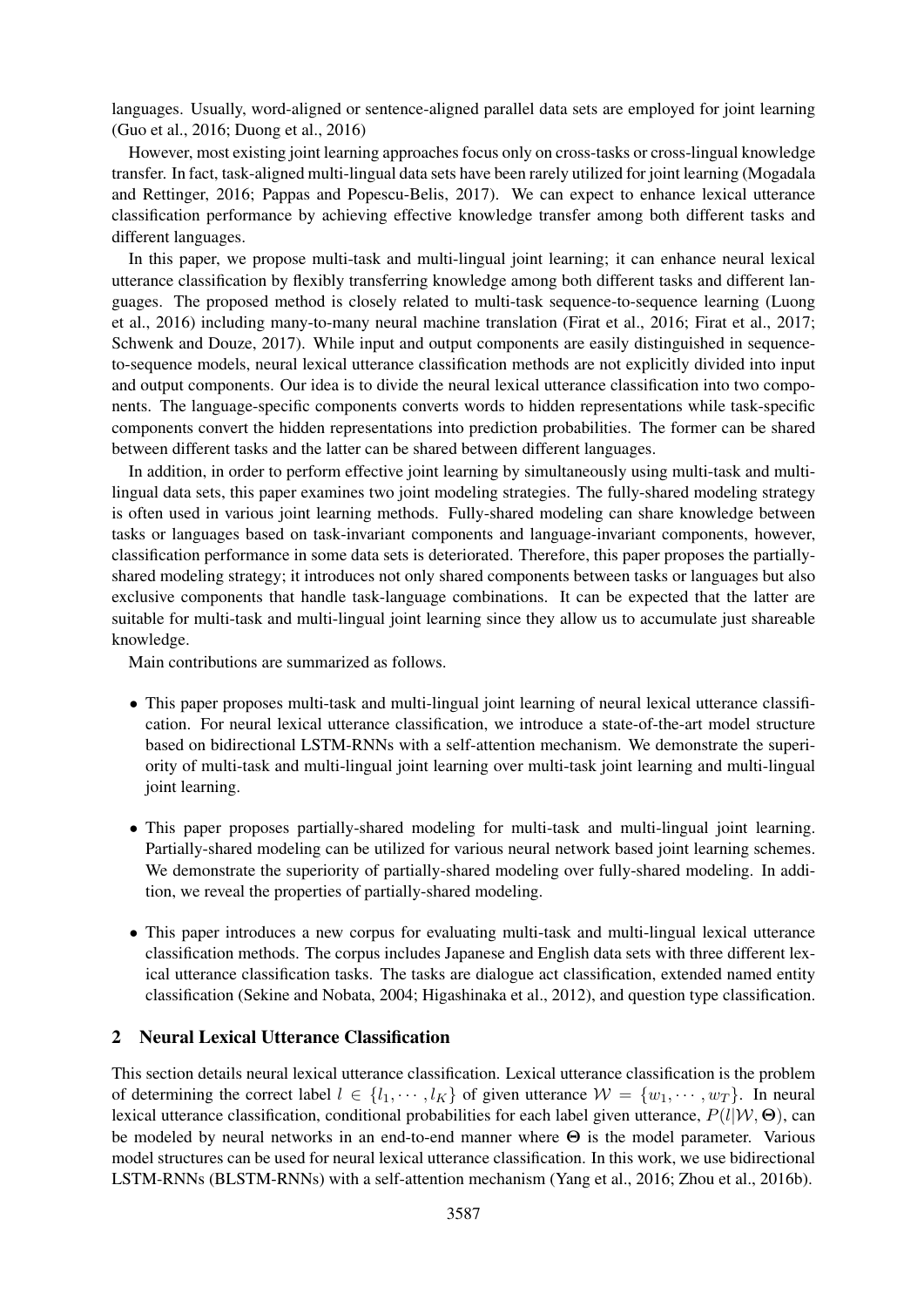#### 2.1 Modeling

In our neural lexical utterance classification, each word in input utterance *W* is first converted into a continuous representation. The continuous representation of the *t*-th word is defined as:

$$
\mathbf{w}_t = \texttt{EMBED}(w_t; \boldsymbol{\theta}_\mathbf{w}),\tag{1}
$$

where EMBED() is a linear transformational function to embed a word into a continuous vector and  $\theta_{w}$ is the trainable parameter. Next, each word representation is converted into a hidden representation that takes neighboring word context information into consideration. The hidden representation for the *t*-th word is calculated as:

$$
h_t = \text{BLSTM}(\{\boldsymbol{w}_1, \cdots, \boldsymbol{w}_T\}, t; \boldsymbol{\theta}_h),
$$
\n(2)

where BLSTM() is a function of the BLSTM-RNN layer and  $\theta_h$  is the trainable parameter.

The hidden representations are summarized as a sentence representation by using a self-attention mechanism that can consider the importance of individual hidden representations. The sentence continuous representation *s* is calculated as:

$$
z_t = \tanh(h_t; \theta_z),\tag{3}
$$

$$
\mathbf{s} = \sum_{t=1}^{T} \frac{\exp(\mathbf{z}_t^{\top} \bar{\mathbf{z}})}{\Sigma_{j=1}^{T} \exp(\mathbf{z}_j^{\top} \bar{\mathbf{z}})} \mathbf{h}_t, \tag{4}
$$

where  $tanh()$  is a non-linear transformational function with tanh activation,  $\theta_z$  is the trainable parameter, and  $\bar{z}$  is a trainable context vector, which is used for measuring the importance of individual hidden representations. The output layer produces predicted probabilities *O* by:

$$
o = \text{LINEAR}(s; \theta_0),\tag{5}
$$

$$
O = \text{SOFTMAX}(o),\tag{6}
$$

where LINEAR() is a linear transformational function and  $\theta_0$  is the trainable parameter. SOFTMAX() is a softmax activation to convert *o* into predicted probabilities. The *k*-th dimension in *O* corresponds to  $P(l_k|W, \Theta)$ , and  $\Theta$  corresponds to  $\{\theta_w, \theta_h, \theta_z, \overline{z}, \theta_o\}$ .

#### 2.2 Optimization

The parameter can be optimized by minimizing the cross entropy between reference and estimated probabilities:

$$
\hat{\Theta} = \underset{\Theta}{\operatorname{argmin}} - \sum_{\mathcal{W} \in \mathcal{D}} \sum_{k=1}^{K} \hat{O}_{\mathcal{W}}^{l_k} \log O_{\mathcal{W}}^{l_k},\tag{7}
$$

where  $\hat{O}_{\mathcal{W}}^{l_k}$  and  $O_{\mathcal{W}}^{l_k}$  are, respectively, the reference probability and the estimated probability of label  $l_k$ for  $W$ .  $D$  denotes the training data set.

#### 3 Multi-task and Multi-lingual Neural Lexical Utterance Classification

This section presents multi-task and multi-lingual joint learning of neural lexical utterance classification. We split neural lexical utterance classification by considering two types of components: languagespecific components and task-specific components.

Language-specific components can be shared between tasks, where words in an utterance are converted into hidden representations. The language-specific components can be simplified as:

$$
\boldsymbol{h}_t = \text{W2H}(\mathcal{W}, t; \boldsymbol{\Theta}_{\text{W2H}}), \tag{8}
$$

where W2H() is a function that compiles Eqs. (1) and (2).  $\Theta_{W2H}$  corresponds to  $\{\theta_w, \theta_h\}$ .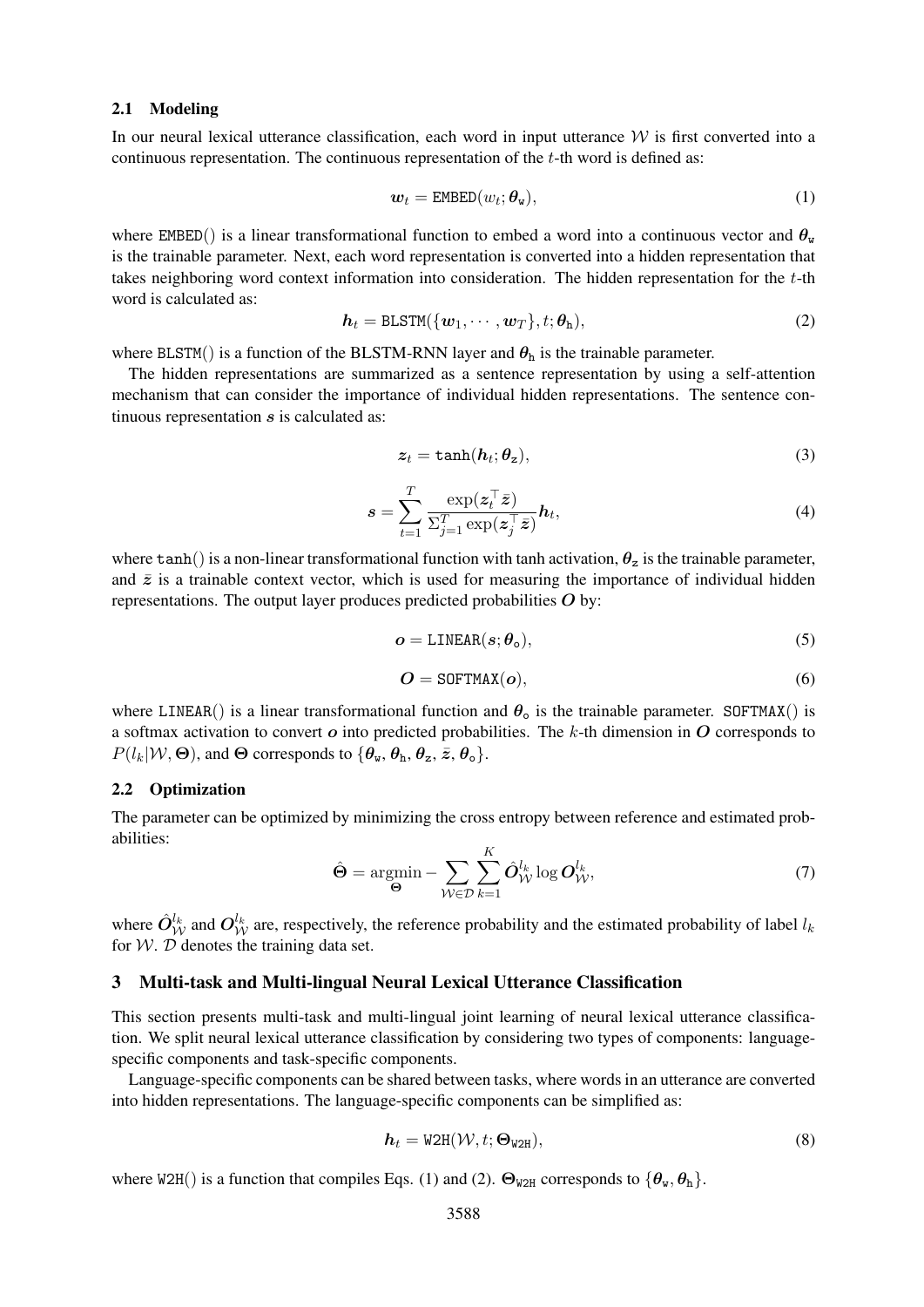

Figure 1: Neural lexical utterance classification and its simplified model structure.

Task-specific components can be shared between languages, where hidden representations are converted into predicted probabilities. The task-specific components can be simplified as:

$$
\boldsymbol{o} = \text{H2O}(\{\boldsymbol{h}_1, \cdots, \boldsymbol{h}_T\}; \boldsymbol{\Theta}_{\text{H2O}}),\tag{9}
$$

where H2O() is a function that compiles Eqs. (3) to (5) and  $\Theta_{\text{H20}}$  represents  $\{\theta_z, \bar{z}, \theta_o\}$ .

Figure 1 shows a detailed model structure and a simplified model structure of BLSTM-RNN with the attention mechanism. Both the dotted line square and a dotted line circle represent softmax activation. White squares are simplified components in the neural lexical utterance classification.

#### 3.1 Fully-shared Modeling

Fully-shared modeling forms universal hidden representations that are completely invariant to differences in tasks or languages. In this case, language-specific components are fully-shared between the same language data sets and task-specific components are fully-shared between the same task data sets. The *t*-th universal hidden representation is calculated as:

$$
\mathbf{h}_t = \text{W2H}(\mathcal{W}^{(i)}, t; \mathbf{\Theta}_{\text{W2H}}^{(i)}),\tag{10}
$$

where  $\Theta_{W2H}^{(i)}$  is the shared parameter that handles the *i*-th language and  $W^{(i)}$  denotes the input utterance in the *i*-th language. The universal hidden representation can be input to any task-specific component. The predicted probabilities for the  $j$ -th task, denoted as  $O^{(j)}$ , are calculated as:

$$
\boldsymbol{o}^{(j)} = \text{H2O}(\{\boldsymbol{h}_1, \cdots, \boldsymbol{h}_T\}; \boldsymbol{\Theta}_{\text{H2O}}^{(j)}),\tag{11}
$$

$$
\boldsymbol{O}^{(j)} = \text{SOFTMAX}(\boldsymbol{o}^{(j)}),\tag{12}
$$

where  $\Theta_{\text{H20}}^{(j)}$  is the task-specific shared parameter that handles the *j*-th task.

Figure 2 shows the model structure of multi-task fully-shared modeling for a language and two tasks. Figure 3 shows the model structure of multi-lingual fully-shared modeling for two languages and a task. Figure 4 shows the model structure of multi-task and multi-lingual fully-shared modeling for two tasks and two languages. Gray squares are shared components between languages or between tasks, and white squares are non-shared components.

#### 3.2 Partially-shared Modeling

Partially-shared modeling introduces not only shared components between tasks or languages but also exclusive components that handle task-language combinations. Therefore, our hidden representations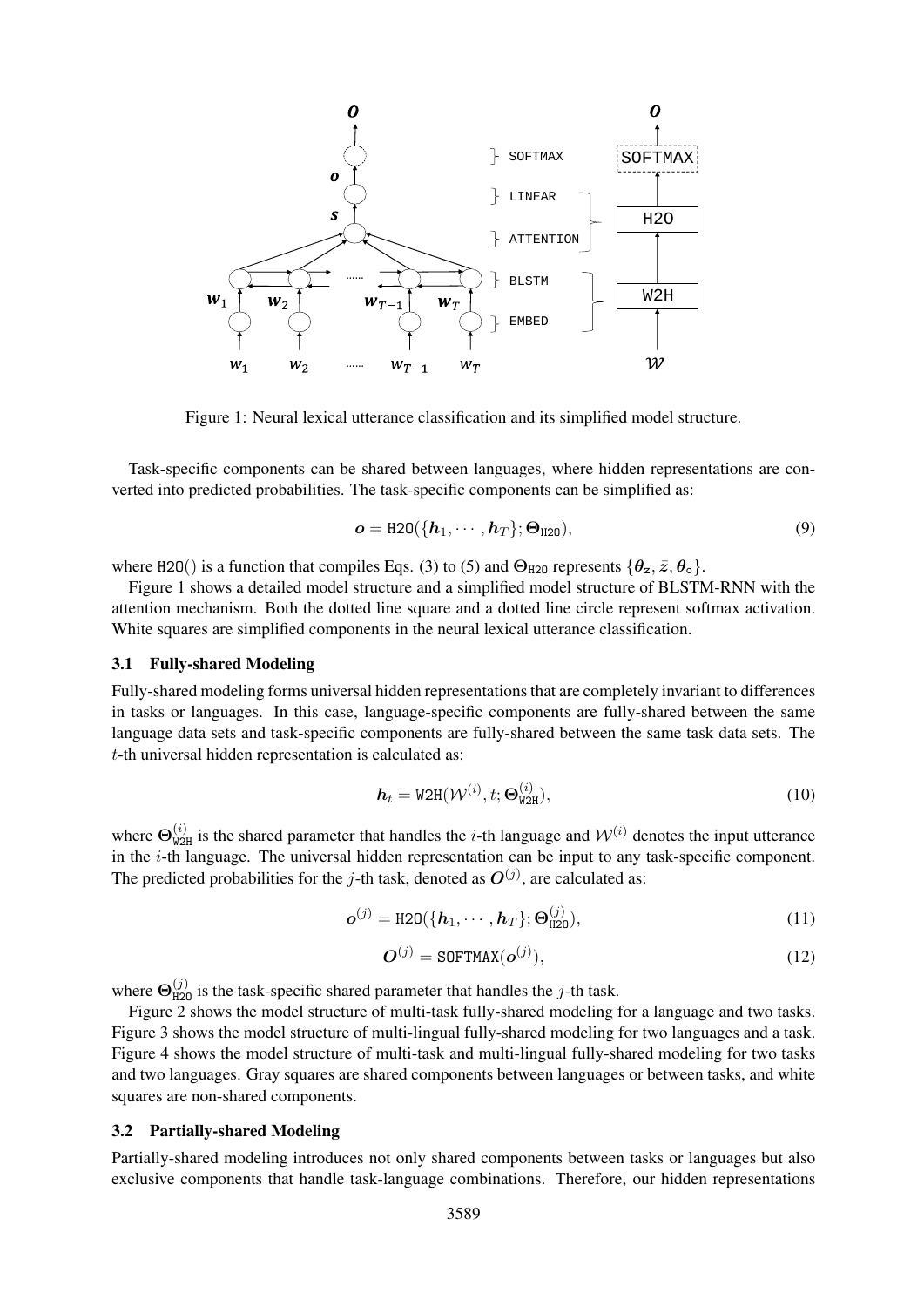

Figure 2: Multi-task fully-shared modeling.

Figure 3: Multi-lingual fully-shared modeling.



Figure 4: Multi-task and multi-lingual fully-shared modeling.

are designed to support such combinations. The *t*-th hidden representation for the combination of the *i*-th language and the *j*-th task, denoted as  $h_t^{(i,j)}$  $t^{(i,j)}$ , is calculated as:

$$
\bar{\mathbf{h}}_t^{(i,j)} = \text{W2H}(\mathcal{W}^{(i,j)}, t; \Theta_{\text{W2H}}^{(i,j)}),\tag{13}
$$

$$
\bar{\boldsymbol{h}}_t^{(i)} = \text{W2H}(\mathcal{W}^{(i,j)}, t; \boldsymbol{\Theta}_{\text{W2H}}^{(i)}),\tag{14}
$$

$$
\mathbf{h}_t^{(i,j)} = \bar{\mathbf{h}}_t^{(i,j)} + \bar{\mathbf{h}}_t^{(i)},\tag{15}
$$

where  $\Theta_{W2H}^{(i,j)}$  is the exclusive parameter specific to the combination of the *i*-th language and the *j*-th task, and  $\Theta_{W2H}^{(i)}$  is the shared parameter that handles the *i*-th language. The predicted probabilities for the combination of the *i*-th language and *j*-th task, denoted as  $O^{(i,j)}$ , are calculated as:

$$
\bar{\boldsymbol{o}}^{(i,j)} = \text{H2O}(\{\boldsymbol{h}_1^{(i,j)}, \cdots, \boldsymbol{h}_T^{(i,j)}\}; \boldsymbol{\Theta}_{\text{H2O}}^{(i,j)}),
$$
(16)

$$
\bar{\mathbf{o}}^{(j)} = \text{H2O}(\{\mathbf{h}_1^{(i,j)}, \cdots, \mathbf{h}_T^{(i,j)}\}; \Theta_{\text{H2O}}^{(j)}),\tag{17}
$$

$$
\boldsymbol{O}^{(i,j)} = \text{SOFTMAX}(\bar{\boldsymbol{o}}^{(i,j)} + \bar{\boldsymbol{o}}^{(j)}),
$$
\n(18)

where  $\Theta_{\text{H2O}}^{(i,j)}$  is the exclusive parameter specific to the combination of the *i*-th language and the *j*-th task, and  $\Theta_{\text{H2O}}^{(j)}$  is the shared parameter that handles the *j*-th task.

Figure 5 shows the model structure of multi-task partially-shared modeling for a language and two tasks. Figure 6 shows the model structure of multi-lingual partially-shared modeling for two tasks and a language. Figure 7 shows the model structure of multi-task and multi-lingual partially-shared modeling for two tasks and two languages. Note that Figures 5-7 correspond to Figures 2-4.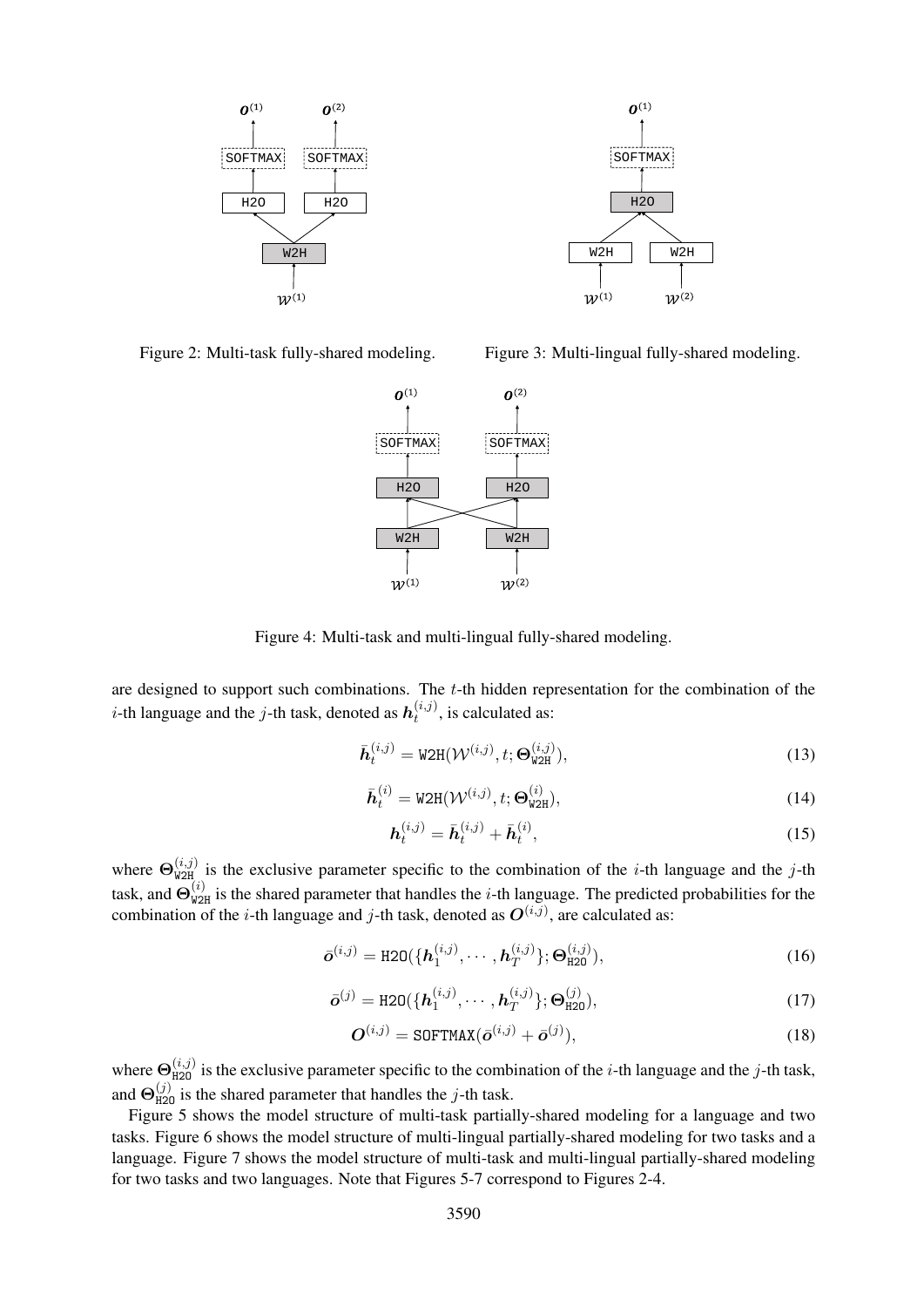

Figure 5: Multi-task partially-shared modeling.





Figure 7: Multi-task and multi-lingual partially-shared modeling.

#### 3.3 Joint Optimization

In multi-task and multi-lingual joint leaning, all parameters, denoted as **Θ**, can be jointly optimized by using all data sets. Given *I* languages and *J* tasks, joint optimization of the model parameter **Θ** follows:

$$
\hat{\mathbf{\Theta}} = \underset{\mathbf{\Theta}}{\operatorname{argmin}} - \sum_{i=1}^{I} \sum_{j=1}^{J} \sum_{\mathcal{W} \in \mathcal{D}^{(i,j)}} \sum_{k=1}^{K^{(j)}} \hat{\mathbf{O}}_{\mathcal{W}}^{l_k} \log \mathbf{O}_{\mathcal{W}}^{l_k},
$$
\n(19)

where  $\mathcal{D}^{(i,j)}$  denotes the training data set for the combination of the *i*-th language and the *j*-th task, and  $|\mathcal{D}^{(i,j)}|$  means the number of utterances. *K*<sup>(*j*)</sup> represents the number of labels in the *j*-th task.

Basically, **Θ** can be gradually updated by repeating mini-batch training using individual data sets. In this case, an optimizer with a learning rate is prepared for individual data sets and individual learning rates fall when the cross entropy loss for a target validation data set increases. The training epoch is stopped when the averaged loss for all validation data sets is not improved. Details of the joint optimization procedure are shown in Algorithm 1.

## 4 Experiments

#### 4.1 Data

Our experiments employed Japanese (Ja) and English (En) data sets created for three different lexical utterance classification tasks. The tasks were dialogue act (DA) classification, extended named entity (ENE) classification (Sekine and Nobata, 2004; Higashinaka et al., 2012), and question type (QT) classification; natural language texts were used for the lexical utterances and individual label sets were unified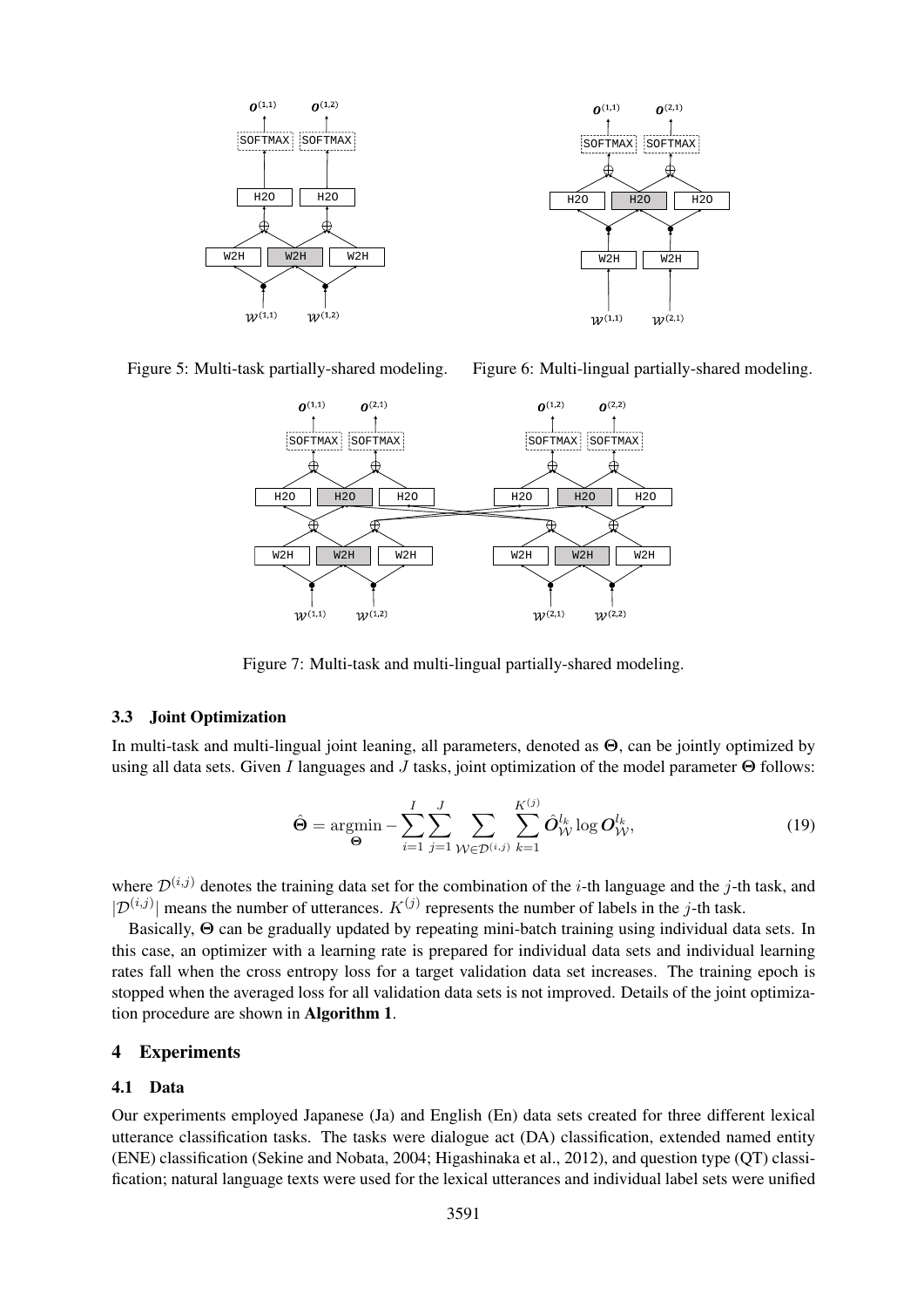|  |  | Algorithm 1 : Joint Optimization procedure of multi-task and multi-lingual joint leaning. |  |  |
|--|--|-------------------------------------------------------------------------------------------|--|--|
|  |  |                                                                                           |  |  |

| <u>011,000 - 1000 - 1000 - 1000 - 1000 - 1000 - 1000 - 1000 - 1000 - 1000 - 1000 - 1000 - 1000 - 1000 - 1000 - 10</u>                                                                                                                                                                                      |
|------------------------------------------------------------------------------------------------------------------------------------------------------------------------------------------------------------------------------------------------------------------------------------------------------------|
| <b>Input:</b> Training data sets $\mathcal{D}^{(1,1)}, \cdots, \mathcal{D}^{(1,J)}, \cdots, \mathcal{D}^{(I,1)}, \cdots, \mathcal{D}^{(I,J)}$<br>Validation data sets $\bar{\mathcal{D}}^{(1,1)}, \cdots, \bar{\mathcal{D}}^{(1,J)}, \cdots, \bar{\mathcal{D}}^{(I,1)}, \cdots, \bar{\mathcal{D}}^{(I,J)}$ |
| <b>Output:</b> Model parameter $\Theta$                                                                                                                                                                                                                                                                    |
| 1: Initialize $\Theta$ randomly                                                                                                                                                                                                                                                                            |
| 2: while true $do$                                                                                                                                                                                                                                                                                         |
| for $t = 1$ to number of mini-batches in training data sets <b>do</b><br>3:                                                                                                                                                                                                                                |
| Select language $i$ randomly<br>4:                                                                                                                                                                                                                                                                         |
| Select task $j$ randomly<br>5:                                                                                                                                                                                                                                                                             |
| Pick mini-batch $\mathcal{D}_t$ from $\mathcal{D}^{(i,j)}$ randomly<br>6:                                                                                                                                                                                                                                  |
| Update $\Theta$ by computing gradient of $\mathcal{D}_t$<br>7:                                                                                                                                                                                                                                             |
| end for<br>8:                                                                                                                                                                                                                                                                                              |
| for $i = 1$ to I do<br>9:                                                                                                                                                                                                                                                                                  |
| for $j = 1$ to J do<br>10:                                                                                                                                                                                                                                                                                 |
| Compute current validation loss for $\bar{\mathcal{D}}^{(i,j)}$<br>11:                                                                                                                                                                                                                                     |
| <b>if</b> previous validation loss for $\bar{\mathcal{D}}^{(i,j)}$ < current validation loss for $\bar{\mathcal{D}}^{(i,j)}$ then<br>12:                                                                                                                                                                   |
| Decrease learning rate for $\mathcal{D}^{(i,j)}$<br>13:                                                                                                                                                                                                                                                    |
| end if<br>14:                                                                                                                                                                                                                                                                                              |
| end for<br>15:                                                                                                                                                                                                                                                                                             |
| end for<br>16:                                                                                                                                                                                                                                                                                             |
| if previous averaged validation $loss <$ current averaged validation loss then<br>17:                                                                                                                                                                                                                      |
| break<br>18:                                                                                                                                                                                                                                                                                               |
| end if<br>19:                                                                                                                                                                                                                                                                                              |
| 20: end while                                                                                                                                                                                                                                                                                              |
| 21: return $\Theta$                                                                                                                                                                                                                                                                                        |

| Language | Task       | #labels | Train   | Valid | Test  |
|----------|------------|---------|---------|-------|-------|
| Japanese | DA         | 28      | 201,092 | 4,190 | 4,190 |
|          | <b>ENE</b> | 168     | 40,350  | 4,036 | 4,036 |
|          | QT         | 15      | 55,328  | 4,257 | 4,257 |
| English  | DA         | 28      | 25,171  | 3,147 | 3,147 |
|          | <b>ENE</b> | 168     | 25,005  | 3,230 | 3,230 |
|          | OТ         | 15      | 22,213  | 2,777 | 2,777 |

Table 1: Number of utterances in individual data sets.

between Japanese and English. For example, the task of English ENE classification is to obtain the requested ENE type for a question. Each of the data sets were divided into training (Train), validation (Valid), and test (Test) sets. Table 1 shows the number of utterances in individual data sets where #labels represents the number of labels. Table 2 shows English utterances and label examples for individual tasks.

## 4.2 Setups

We evaluated non-shared modeling, fully-shared modeling, and partially-shared modeling. For the shared modeling methods, multi-task joint learning, multi-lingual joint learning, multi-task and multilingual joint learning were examined. The multi-task joint learning used three classification tasks for optimizing each language. The multi-lingual joint learning used both Japanese and English data sets for optimizing each task. The multi-task and multi-lingual joint learning used all data sets. Several modeling parameters were unified. Word representation size was set to 128, LSTM-RNN unit size was set to 200, and context vector size in the attention mechanism was set to 200. Dropout was used for EMBED() and BLSTM(), and the dropout rate was set to 0.5. In these setups, words that appeared once or less in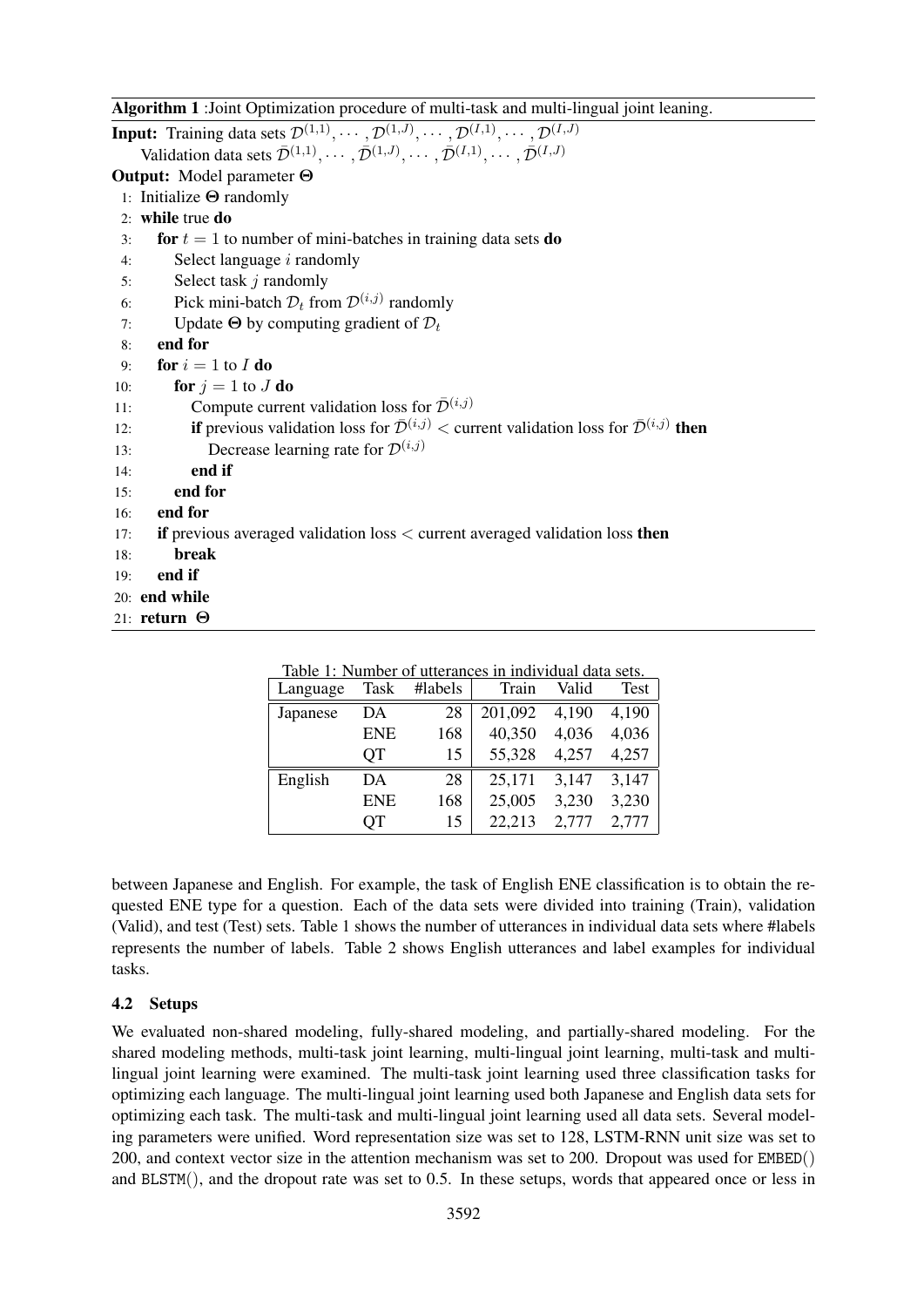| <b>Task</b> | Utterance                                            | Label                    |
|-------------|------------------------------------------------------|--------------------------|
| DA          | Hello, how are you today?                            | <b>GREETING</b>          |
|             | I am so sorry to hear of your son's accident.        | SYMPATHY/AGREE           |
|             | Lets go to school an hour early today.               | <b>PROPOSAL</b>          |
| <b>ENE</b>  | What is the highest mountain in the world?           | <b>MOUNTAIN</b>          |
|             | Who is president of the united states?               | <b>PERSON</b>            |
|             | What is the name of the most recent Star Wars movie? | <b>MOVIE</b>             |
| <b>QT</b>   | Do you like egg salad?                               | <b>TRUE/FALSE</b>        |
|             | How do you correct a hook in a golf swing?           | EXPLANATION:METHOD       |
|             | Why is blood red?                                    | <b>EXPLANATION:CAUSE</b> |

Table 2: English utterances and label examples in individual tasks.



Figure 8: Cross entropy loss for validation sets.

the training data sets were treated as unknown words. For joint learning, mini-batch stochastic gradient descent was used for the individual optimizers. Initial learning rate for individual data sets was set to 0.1. The cutoff threshold for gradient clipping was set to 1.0. Training was stopped when the averaged validation loss was not improved in 5 consecutive iterations.

#### 4.3 Results

Figure 8 demonstrates the change in cross entropy validation loss for individual validation sets when performing multi-task and multi-lingual joint learning based on partially-shared modeling. As epoch number increased, both cross entropy validation losses for individual data sets and averaged validation loss for all data sets (AVERAGE) decreased. This indicates that joint optimization procedure used in algorithm 1 worked well.

Table 2 shows the experimental results in terms of utterance classification accuracy for test sets. For each setup, we constructed five models by varying the initial parameters and evaluated the average accuracy.

First, (a) demonstrates the results of non-shared modeling trained using only an individual data set. These results are the baseline of this evaluation. In fully-shared modeling, (b) to (d), the classification performance deteriorated in some cases, while performance improvements were achieved in other cases. In English QT, multi-task and multi-lingual joint learning was inferior to multi-task joint learning or multi-lingual joint learning. This indicates that fully-shared modeling, which learns universal hidden representations, are not suitable for supporting both cross-lingual and cross-task knowledge transfer.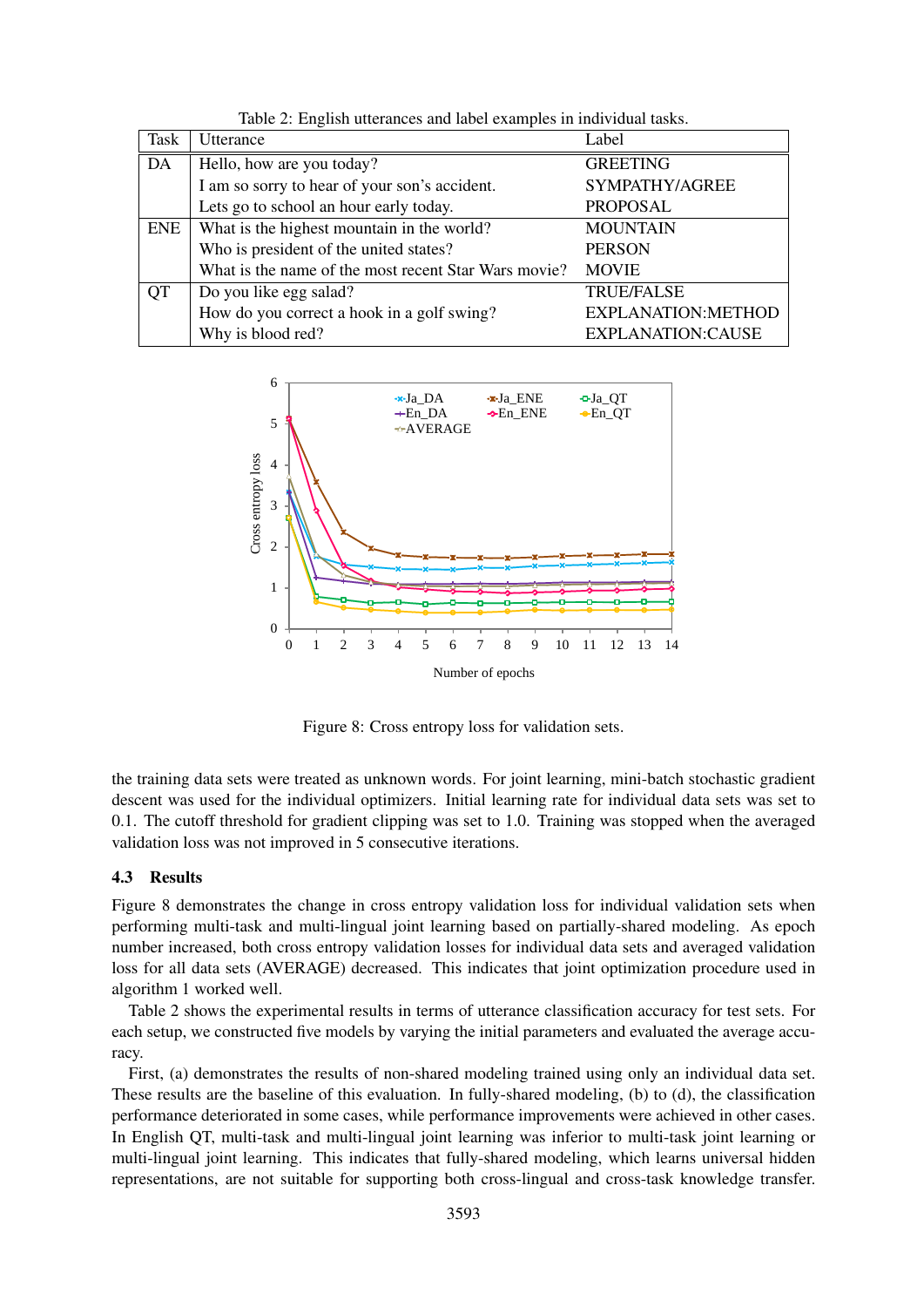|      |                           | Joint learning |               | Japanese |            |           | English |            |      |
|------|---------------------------|----------------|---------------|----------|------------|-----------|---------|------------|------|
|      |                           | task           | language      | DA       | <b>ENE</b> | <b>QT</b> | DA      | <b>ENE</b> | QT   |
| (a). | Non-shared modeling       |                |               | 66.5     | 79.1       | 87.7      | 61.8    | 64.7       | 83.5 |
| (b). | Fully-shared modeling     |                | ٠             | 66.5     | 79.6       | 89.3      | 60.6    | 64.4       | 83.7 |
| (c). |                           |                | $\sqrt{ }$    | 66.7     | 78.7       | 87.2      | 61.4    | 64.3       | 83.0 |
| (d). |                           |                | ٦.            | 66.5     | 79.7       | 89.3      | 60.5    | 65.4       | 82.6 |
| (e). | Partially-shared modeling |                | ٠             | 66.6     | 80.9       | 89.4      | 62.0    | 64.8       | 83.7 |
| (f). |                           |                | $\mathsf v$   | 66.9     | 79.7       | 88.0      | 61.9    | 65.0       | 83.8 |
| (g). |                           |                | $\mathcal{N}$ | 66.9     | 81.8       | 89.7      | 62.3    | 65.8       | 84.0 |

Table 2: Experimental results: utterance classification accuracy (%) for individual test sets.



Figure 9: Euclidean norm results in partially-shared modeling.

On the other hand, partially-shared modeling, (e) to (g), improved the classification performance in all data sets compared to (a). In addition, multi-task and multi-lingual joint learning outperformed multitask joint learning and multi-lingual joint learning. These results confirm that partially-shared modeling can effectively transfer knowledge between different data sets. We conducted sign test for verifying the effectiveness of multi-task and multi-lingual joint learning based on partially-shared modeling. In Japanese ENE classification, Japanese QT classification, and English ENE classification, statistically significant performance improvements ( $p < 0.05$ ) were achieved by (g) compared to (a). Furthermore, in Japanese ENE classification, English DA classification, and English QT classification, significant performance improvements ( $p < 0.05$ ) were also achieved by (g) compared to (d).

We investigated how shared components and exclusive components worked in partially-shared modeling. The left side of Figure 9 presents the Euclidean norm of both  $\bar{h}_t^{(i,j)}$  $\bar{h}^{(i,j)}_t$  and  $\bar{h}^{(i)}_t$  $t_t^{(i)}$ , while the right side presents the Euclidean norm of both  $\bar{o}^{(i,j)}$  and  $\bar{o}^{(j)}$  when classifying English question type validation data sets. These results show that shared components are more influential than exclusive components. This indicates that the shared components accumulate shareable knowledge, while exclusive components were utilized to offset the small differences between tasks or between languages.

#### 5 Conclusions

This paper proposed multi-task and multi-lingual joint learning of neural lexical utterance classification for effectively leveraging data sets of different tasks and different language. For neural lexical utterance classification, we proposed BLSTM-RNN; it uses a self-attention mechanism and introduces languagespecific and task-specific components. Each component can be effectively trained by partially-shared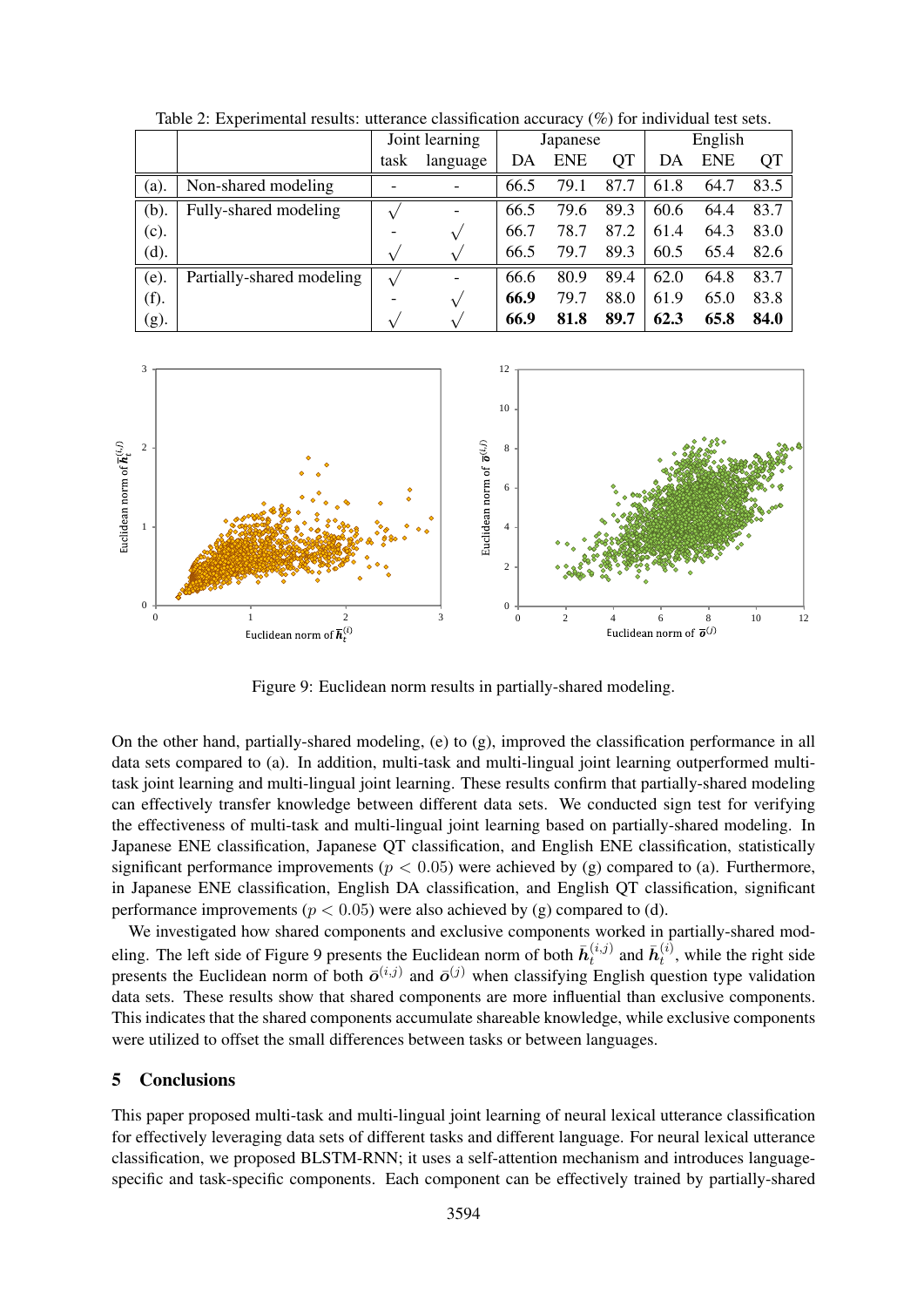modeling. Experiments on Japanese and English data sets created for three different tasks showed that the proposed multi-task and multi-lingual joint learning based on partially-shared modeling can transfer knowledge more effectively than multi-task or multi-lingual joint learning based on fully-shared modeling.

## References

- Ronan Collobert and Jason Weston. 2008. A unified architecture for natural language processing: Deep neural networks with multitask learning. *In Proc. International Conference on Machine Learning (ICML)*.
- Long Duong, Hiroshi Kanayama, Tengfei Ma, Steven Bird, and Trevor Cohn. 2016. Learning crosslingual word embeddings without bilingual corpora. *In Proc. Conference on Empirical Methods in Natural Language Processing (EMNLP)*, pages 1285–1295.
- Orhan Firat, Kyunghyun Cho, and Yoshua Bengio. 2016. Multi-way, multilingual neural machine translation with a shared attention mechanism. *In Proc. Annual Conference of the North American Chapter of the Association for Computational Linguistics: Human Language Technologies (NAACL-HLT)*, pages 866–875.
- Orhan Firat, Kyunghyun Cho, Baskaran Sankaran, Fatos T. Yarman Vural, and Yoshua Bengio. 2017. Multi-way, multilingual neural machine translation. *Computer Speech & Language*, pages 236–252.
- Jiang Guo, Wanxiang Che, David Yarowsky, Haifeng Wang, and Ting Liu. 2016. A representation learning framework for multi-source transfer parsing. *In Proc. AAAI Conference on Artificial Intelligence (AAAI)*, pages 2734–2740.
- Ryuichiro Higashinaka, Kugatsu Sadamitsu, Kuniko Saito, Toshiro Makino, and Yoshihiro Matsuo. 2012. Creating an extended named entity dictionary from wikipedia. *In Proc. International Conference on Computational Linguistics (COLING)*, pages 1163–1178.
- Ryuichiro Higashinaka, Kenji Imamura, Toyomi Meguro, Chiaki Miyazaki, Nozomi Kobayashi, Hiroaki Sugiyama, Toru Hirano, Toshiro Makino, and Yoshihiro Matsuo. 2014. Towards an open-domain conversational system fully based on natural language processing. *In Proc. International Conference on Computational Linguistics (COLING)*, pages 928–9239.
- Hamed Khanpour, Nishitha Guntakandla, and Rodney Nielsen. 2016. Dialogue act classification in domainindependent conversations using a deep recurrent neural network. *In Proc. International Conference on Computational Linguistics (COLING)*, pages 2012–2021.
- Yoon Kim. 2014. Convolutional neural networks for sentence classification. *In Proc. Conference on Empirical Methods in Natural Language Processing (EMNLP)*, pages 1746–1751.
- Xiaodong Liu, Jianfeng Gao, Xiaodong He, Li Deng, Kevin Duh, and Ye-Yi Wang. 2015. Representation learning using multi-task deep neural networks for semantic classification and information retrieval. *In Proc. Annual Conference of the North American Chapter of the ACL (NAACL)*, pages 912–921.
- Pengfei Liu, Xipeng Qiu, and Xuanjing Huang. 2016a. Deep multi-task learning with shared memory. *In Proc. Conference on Empirical Methods in Natural Language Processing (EMNLP)*, pages 118–127.
- Pengfei Liu, Xipeng Qiu, and Xuanjing Huang. 2016b. Recurrent neural network for text classification with multitask learning. *In Proc. International Joint Conference on Artificial Intelligence (IJCAI)*, pages 2873–2879.
- Yang Liu, Sujian Li, Xiaodong Zhang, and Zhifang Sui. 2016c. Implicit discourse relation classification via multi-task neural networks. *In Proc. AAAI Conference on Artificial Intelligence (AAAI)*, pages 2750–2756.
- Pengfei Liu, Xipeng Qiu, and Xuanjing Huang. 2017. Adversarial multi-task learning for text classification. *In Proc. Annual Meeting of the Association for Computational Linguistics (ACL)*, pages 1–10.
- Minh-Thang Luong, Ilya Sutskever, Quoc V. Le, Oriol Vinyals, and Lukasz Kaiser. 2016. Multi-task sequence to sequence learning. *In Proc. International Conference on Learning Representations (ICLR)*.
- Aditya Mogadala and Achim Rettinger. 2016. Bilingual word embeddings from parallel and non-parallel corpora for cross-language text classification. *In Proc. Annual Conference of the North American Chapter of the Association for Computational Linguistics: Human Language Technologies (NAACL-HLT)*, pages 692–702.